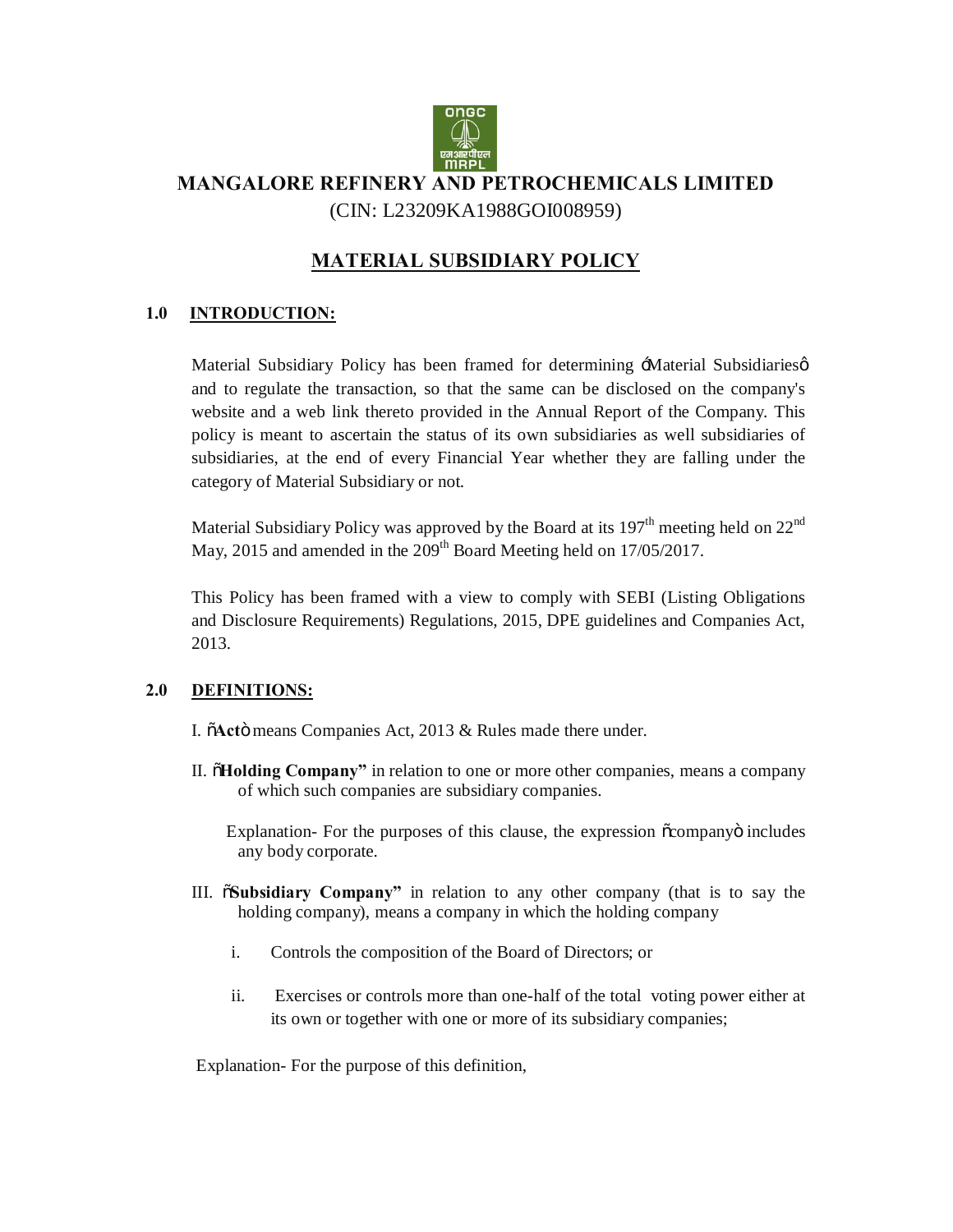- a. A company shall be deemed to be a subsidiary company of the holding company even if the control referred to in sub-clause (i) or (ii) above is of another subsidiary company of the holding company;
- b. The composition of a company of Board of Directors shall be deemed to be controlled by another company if that other company by exercise of some power exercisable by it at its discretion can appoint or remove all or a majority of the directors;
- c. The expression  $\tilde{o}$ company $\ddot{o}$  includes anybody corporate;
- d. "Slayer" on relation to a holding company means its subsidiary or subsidiaries;
- IV. "**Material subsidiary**" means a subsidiary, whose income or net worth exceeds ten per cent of the consolidated income or net worth respectively, of the listed entity and its subsidiaries in the immediately preceding accounting year.
- V.  $\delta$ **Material non-listed Indian subsidiary**, means an unlisted subsidiary, incorporated in India, whose income or net worth (i.e. paid up capital & free reserves) exceeds twenty per cent of the consolidated income or net worth respectively, of the listed holding company  $\&$  its subsidiaries in the immediately preceding accounting year.
- VI. "**Significant transaction or arrangement"** means any individual transaction or arrangement including transactions with related parties with subsidiary company whether material or not that amounts or likely to amount ten per cent or more of the total revenues or total expenses or total assets or total liabilities, as the case may be, of the material unlisted subsidiary for the immediately preceding accounting year.

### **3.0 CORPORATE GOVERNANCE REQUIREMENTS WITH RESPECT TO SUBSIDIARY OF LISTED ENTITY:**

- i. At least one independent director on the Board of Directors of the listed entity shall be a director on the board of directors of an unlisted material subsidiary, incorporated in India.
- ii. The audit committee of the listed entity shall also review the financial statements, in particular, the investments made by the unlisted subsidiary.
- iii. The minutes of the meeting of the board of directors of the unlisted subsidiary shall be placed at the meeting of the Board of Directors of the listed entity.
- iv. The management of the unlisted subsidiary shall periodically bring to the notice of the Board of Directors of the listed entity, a statement of all significant transactions and arrangements entered into by the unlisted subsidiary.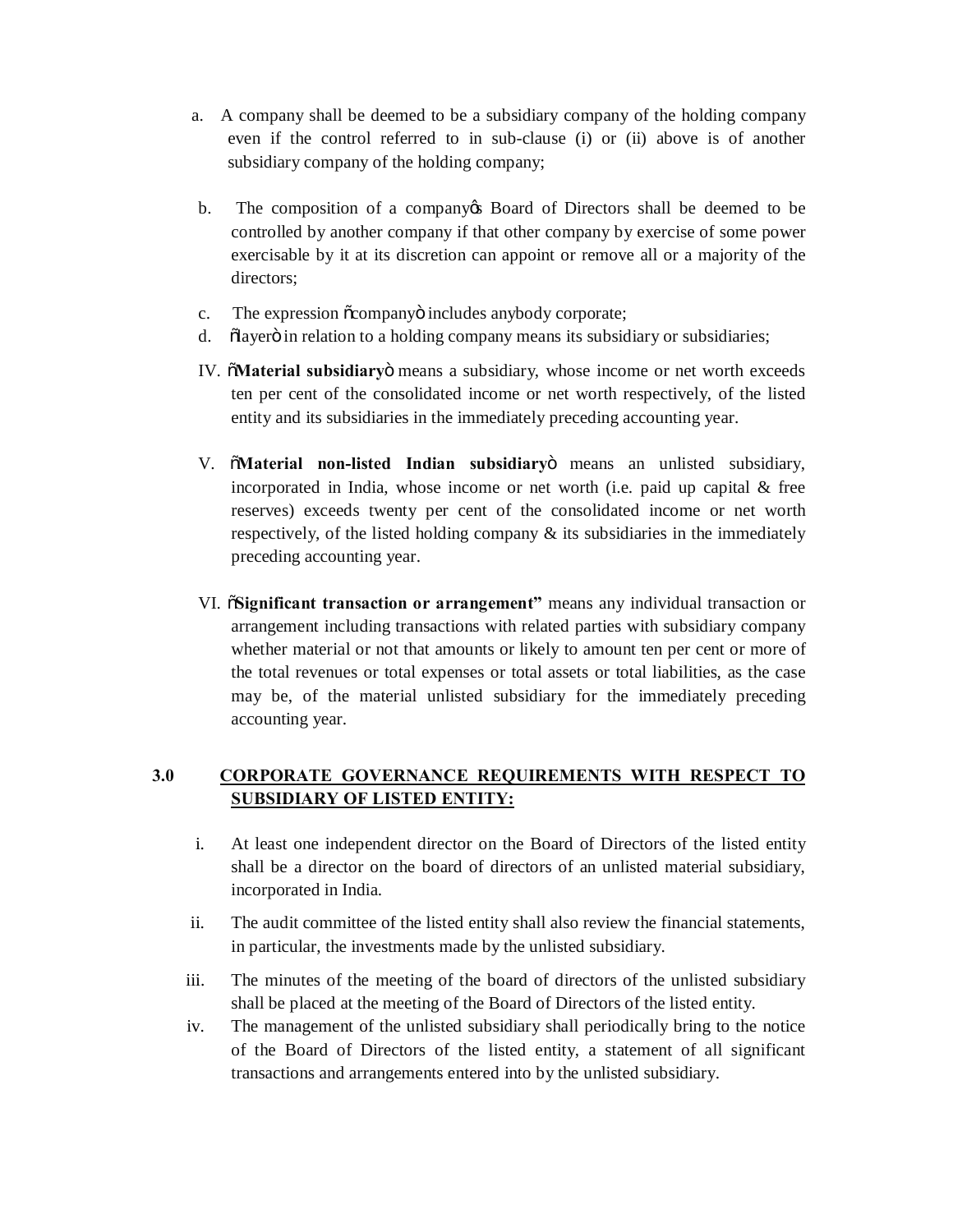- v. A listed entity shall not dispose of shares in its material subsidiary resulting in reduction of its shareholding (either on its own or together with other subsidiaries) to less than fifty percent or cease the exercise of control over the subsidiary without passing a special resolution in its General Meeting except in cases where such divestment is made under a scheme of arrangement duly approved by a Court / Tribunal.
- vi. Selling, disposing and leasing of assets amounting to more than twenty percent of the assets of the material subsidiary on an aggregate basis during a financial year shall require prior approval of shareholders by way of special resolution, unless the sale / disposal / lease is made under a scheme of arrangement duly approved by a Court / Tribunal.
- vii. Where a listed entity has a listed subsidiary, which is itself a holding company, the provisions of this regulation shall apply to the listed subsidiary in so far as its subsidiaries are concerned.

#### **4.0 DETERMINING FACTORS OF MATERIALITY:**

 The following are the criteria to decide the subsidiary as Material Subsidiary- If income or net worth of MRPL in any of the subsidiary exceeds ten per cent of the consolidated income or net worth in the immediately preceding financial year.

#### **5.0 FREQUENCY OF MATERIALITY TEST:**

The materiality test shall be applied every Financial Year considering the determining factors mentioned at Para 4.0 or any subsequent amendment thereof due to change in SEBI (Listing Obligations and Disclosure Requirements) Regulations, 2015 and Companies Act, 2013 or Accounting Standards after declaration of annual audited financial statements and adequate disclosure shall be made in Board & Report.

#### **6.0 AMENDMENT:**

The Board of Directors may review or amend this policy, in whole or in part, from time to time as per the requirement of the Act, SEBI Listing Regulations, 2015, DPE Guidelines or any other statute.

#### **7.0 INTERPRETATION:**

Any word used in this policy but not defined herein shall have same meaning as defined in the Companies Act 2013 or Rules made there-under, SEBI (Listing Obligations and Disclosure Requirements) Regulations, 2015 or any other relevant legislation / law applicable to the Company.